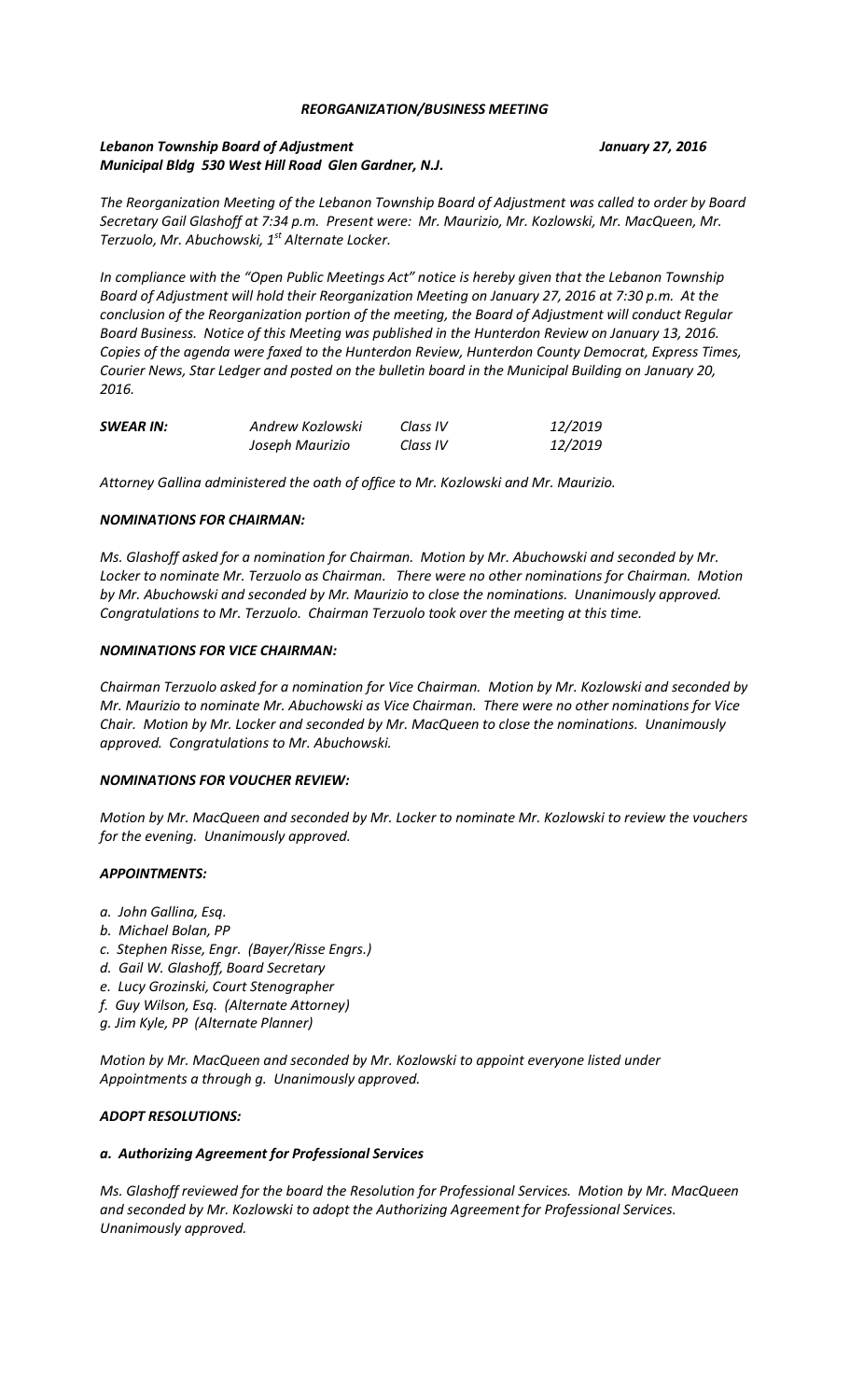# *Lebanon Township Board of Adjustment Reorganization/Business Meeting January 27, 2016 Page 2*

# *b. Annual Notice Schedule 2016*

*Ms. Glashoff reviewed for the board the Notice Schedule and lists of the dates for the year 2016. Motion by Mr. MacQueen and seconded by Mr. Maurizio to adopt the Annual Notice Schedule and list of dates for 2016. Unanimously approved.*

## *ADOPT RESOLUTION FOR PROFESSIONALS ON PAY TO PLAY:*

*Ms. Glashoff briefly went over the Resolution for Professionals on Pay to Play. Motion by Mr. Locker and Seconded by Mr. MacQueen to adopt the Resolution for Professionals on Pay to Play. Unanimously approved.*

## *ADOPT PROFESSIONAL CONTRACTS:*

- *a. John Gallina, Esq.*
- *b. Michael Bolan, PP*
- *c. Stephen Risse, Engr. (Bayer/Risse Engrs.)*
- *d. Guy Wilson, Esq. (Alternate Attorney)*
- *e. Jim Kyle, PP (Alternate Planner)*

*Ms. Glashoff reviewed each contract for the board and advised that hourly rates on all the Professionals have said the same as the last couple years. There has been no increases. Motion by Mr. MacQueen and seconded by Mr. Maurizio to adopt all the contracts as presented. Unanimously approved.*

### *APPOINT APPLICATION REVIEW COMMITTEE:*

*The following people will serve on the Review Committee same as last year: Mr. Terzuolo, Mr. Kozlowski, Mr. Perry and alternate Mr. Locker.*

*PRESENTATION OF MINUTES: November 5, 2015 Regular Meeting* 

*Motion by Mr. Maurizio and seconded by Mr. MacQueen to approve the minutes as presented. Unanimously approved.*

*FYI: Hunterdon County Planning Board announced that they are waiving all subdivision and site plan Development fees until further notice. Effective: December 15, 2015 per Ordinance 2015-02.*

### *RESOLUTION:*

*a. Jeremy & Irene Greenman Block #35 Lot #31.12 Bulk Variances for Inground Pool Whiteoak Ridge Road R 1½* 

*Motion by Mr. Maurizio and seconded by Mr. MacQueen to approve the Resolution for Jeremy & Irene Greenman with corrections.*

| ROLL CALL | <b>Yes:</b> Mr. Maurizio | <b>Abstain:</b> Mr. Terzuolo | <b>Absent:</b> Mr. Eberle |
|-----------|--------------------------|------------------------------|---------------------------|
|           | Mr. Kozlowski            |                              | Mr. Perry                 |
|           | Mr. MacQueen             |                              |                           |
|           | Mr. Abuchowski           |                              |                           |
|           | Mr. Locker               |                              |                           |

## *PRESENTATION OF BILLS:*

*a. John Gallina, Esq. \$250.00 – Attend ZBA Mtg 11/5/2015 \$375.00 – Prepare review Ltr/prepare resolution (Greenman)*

*Total: \$625.00*